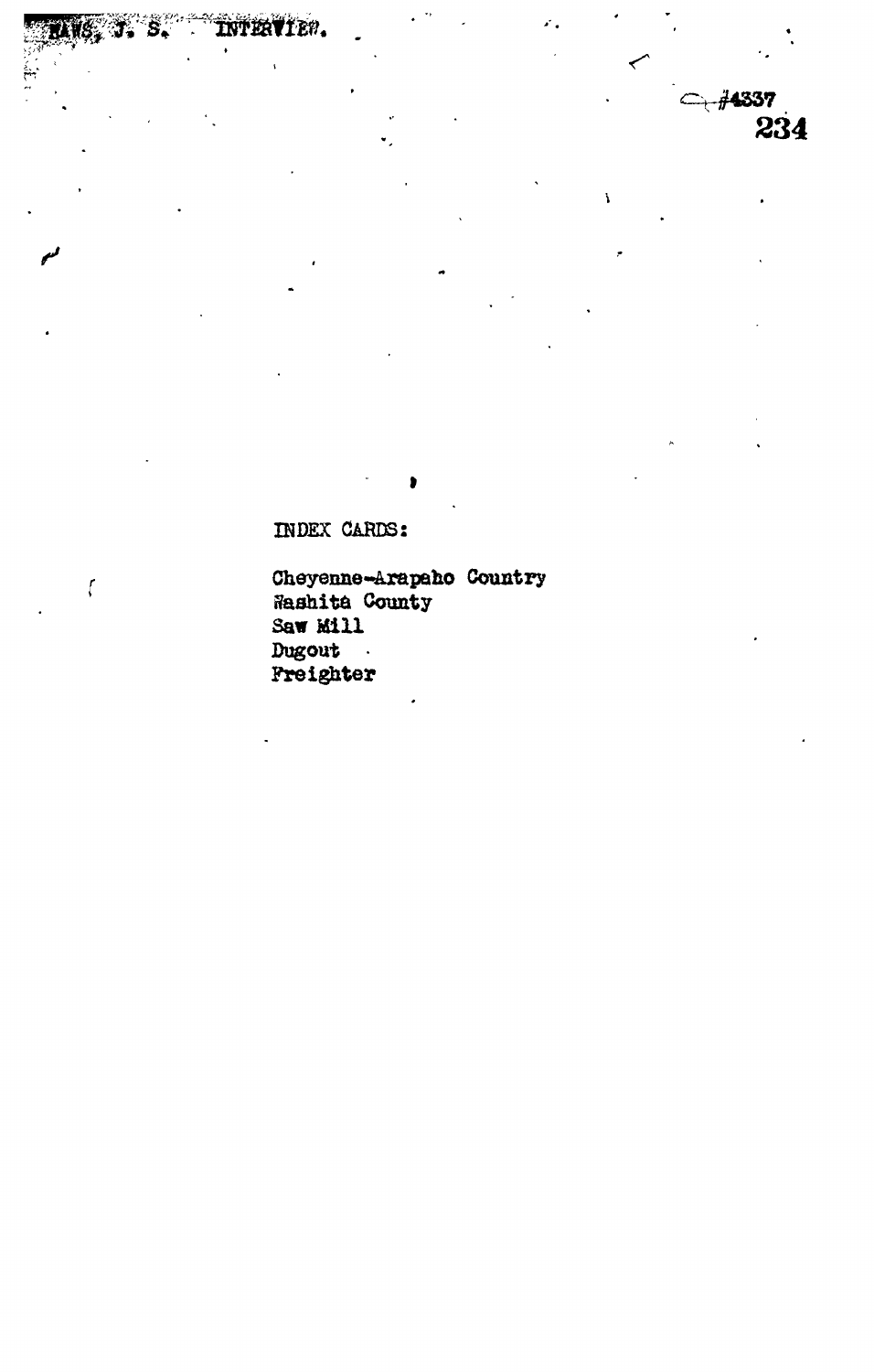HAWS, J.S. INTERVIEW.

 $\tilde{\mathbf{z}}$ 

 $\therefore$  subsched 2

 $4.8 + 1.1$ 

Form  $A - (S-149)$  235

BIOGRAPHY FORM  $4337$ WORKS PROGRESS ADMINISTRATION Indian-Pioneer History Project for Oklahoma

eld Worker's name **Ida B. Lankford**, his report made on (date) June 8, 1937  $J. S. Haws,$ . Neme Post Office Address Cordell, Oklahoma. Residence address (or location) 327 Grant Street, LATE OF BIRTH: Month august 10 Year 1867. Fluce of birth Dent. Co., Missouri.  $\mathcal{L}^{\mathcal{L}}$ **Contraction** Name of Father William Haws. Place of birth Alabama. where information about father Owned a saw mill. Name of Mother Rebecca Beesly Place of birth Kentucky. Uther information about mother cooked for saw mill hands and cared for home. to a complete narrative by the field worker dealing with the life and story it person interviewed. Refer to Manual for suggested subjects and questions. th we an blank chosts if no cessary and attach firmly to this form. Number of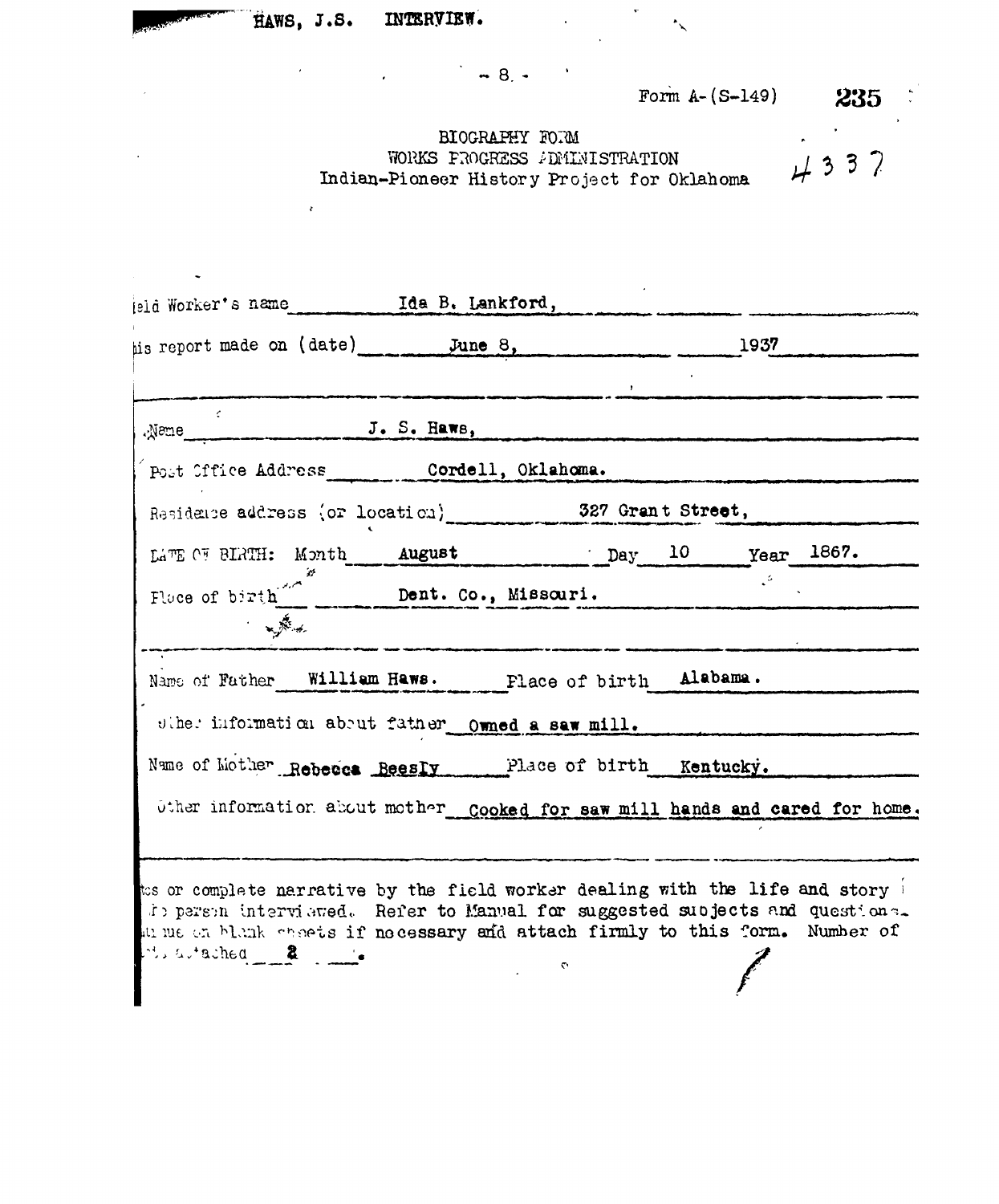Interview with J. S. Haws.<br>**327 Grant** Street. **927 Grant Street. Cordell, Oklahoma\***

I came with my wife and two children to Washita County, November 1, 1893. We had five yoke of cattle' and two wagons. and I had \$5.00 in money when I got **and two wagons, end I had \$5\*00 in money when X got**

**My cattle were shod like horses, as I had come**

My father and I had a saw mill on the river and we sawed the lumber to build the first courthouse **we say the lumber of the same same in the first chresher** and jail in Washita County. I bought the first thresher in this neighborhood. It was a horse-power thresher **in this neighborhood\* It was a horse-power thresher \*** I worked six years on the police force.

The Indians and white men got into a fight over grass and the Indians killed two whites and set the prairie on fire, thinking they would burn the men, but they just burned the clothing on the dead men.

When we came, there were lots of prairie dogs, wild turkeys, and other wild game. The second day I was here I killed aixty wild chickens.

With my cattle I hauled logs out of the river bottoms to my saw mill.